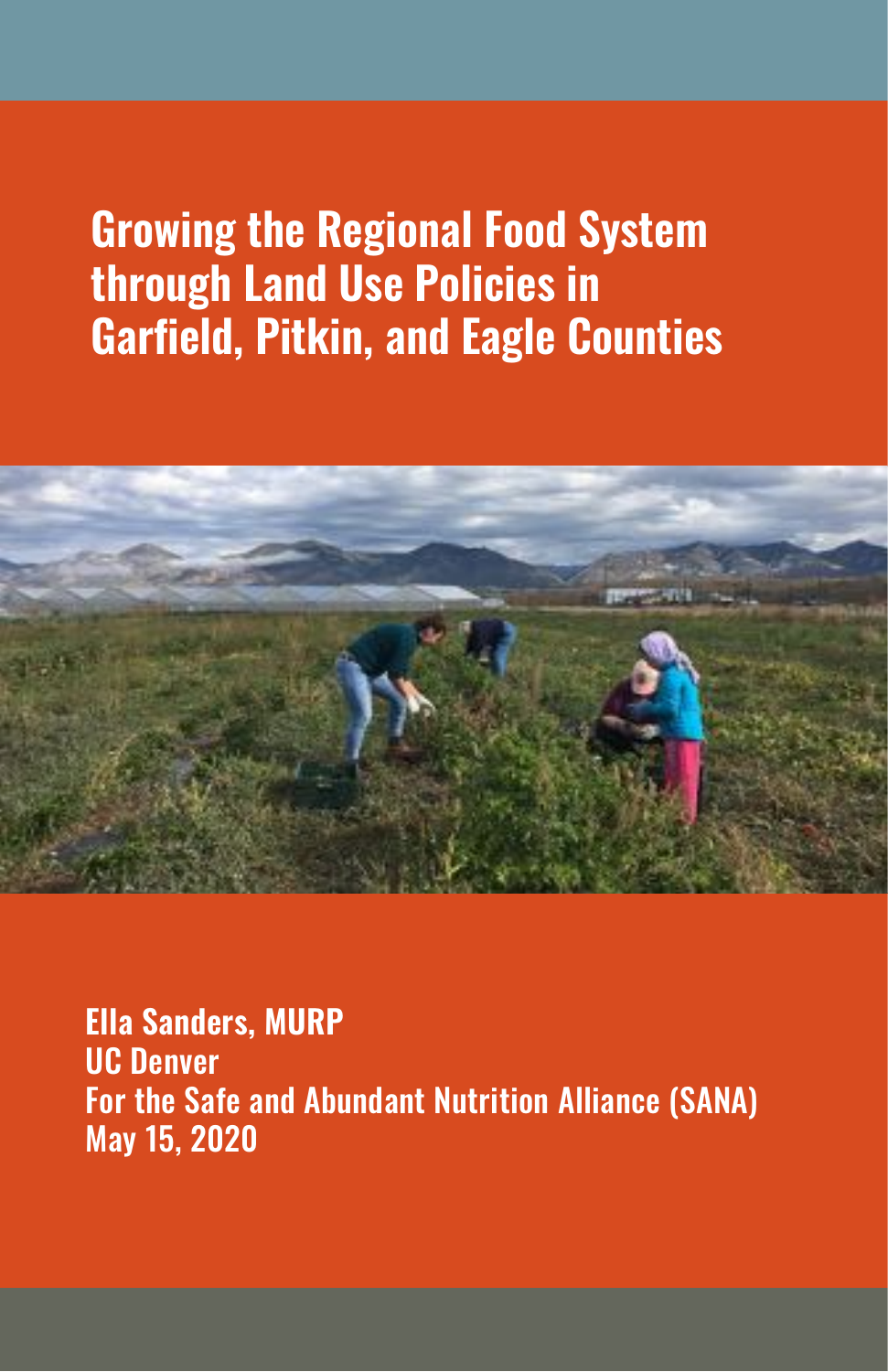## **Growing the Regional Food System through Land Use Policies in Garfield, Pitkin, and Eagle Counties**

Garfield, Pitkin, and Eagle Counties have experienced increased development pressures on agricultural lands as their populations have increased. While each of these communities pride themselves on their agricultural heritage, they have each been challenged to manage growth in ways that preserve these lands. Additionally, there is a growing movement in the region to grow the local food system and improve access to farming for first-generation farmers. In 2018, Garfield County conducted a county-wide food assessment and found that the two biggest barriers for local producers are adequate access to land and water. Stakeholders shared that farmers in Pitkin and Eagle Counties face similar challenges. At the request of the Safe and Abundant Nutrition Alliance (SANA), this report has been compiled to provide policy and program recommendations that will make land and water accessible to first-generation farmers, prioritize the preservation of farmlands for use in fruit and vegetable farming, and provide local market opportunities for first-generation farmers.

On a national scale, prime farmlands are transitioning into different uses other than growing food. This is concerning because prime farmlands are naturally occurring and a limited resource. Farms have become much larger over the past 30 years, due to the consolidation of land, mechanization of agriculture, and use of monoculture farming. These new trends in farming have led to new environmental issues, such as increased soil erosion and reduced water quality, and are facilitating a more meat-centric food system in which 30 percent of croplands are being used to feed livestock rather than people. Suburban sprawl is another factor driving the change in prime farmlands to residential development. Prime farmlands are easily developable lands, and as farmers age out of the business and consider selling their land, these lands are at risk of permanent land use change.

There are many groups already addressing these issues in Garfield, Pitkin, and Eagle Counties, including each County's planning department, open space programs, NRCS, CSU Extension, land trusts, and community activists. Each county's planning department has prioritized the preservation of agricultural lands and set goals to do so in their comprehensive plans. However, many of these goals remain unmet and require further implementation. Garfield County faces the unique problem of having very little publicly owned land and has no open space program. Overall, each county could be doing more to encourage developers to develop in specific areas of their communities, preserving other areas for agriculture. However, land preservation is just one part of the solution. Programs that encourage fruit and vegetable farming specifically and those that support the economic development of the local food system still need to be developed. Pitkin County is the only county to distinguish farming from agriculture in their Code, and all three counties could include more specific language in their Codes to legitimize farmers' markets and produce stands and streamline permitting for these uses.

The overall finding is that while each county could benefit from specific changes to their land use codes, acting regionally in building the local food system would have the largest impact. All of the non-governmental actors involved already serve the region as a whole, and many farmers think in this way as well. Aligning policies and programs with municipalities and neighboring counties, creating a regional food council, and applying for funding for innovative programs in a united effort would benefit each county's food system. As SANA continues to develop their regional food systems plan, the

recommendations in this report will assist in developing programs and policies to address the issues facing first-generation farmers in this area.



Co-owners of Two Roots Farm, Christian Lebar and Harper Kaufman, standing in front of their leased farming property in Emma Open Space in Pitkin County. *Source: Aspen Public Radio*

Ella Sanders, MURP For the Safe and Abundant Nutrition Alliance (SANA) Executive Summary